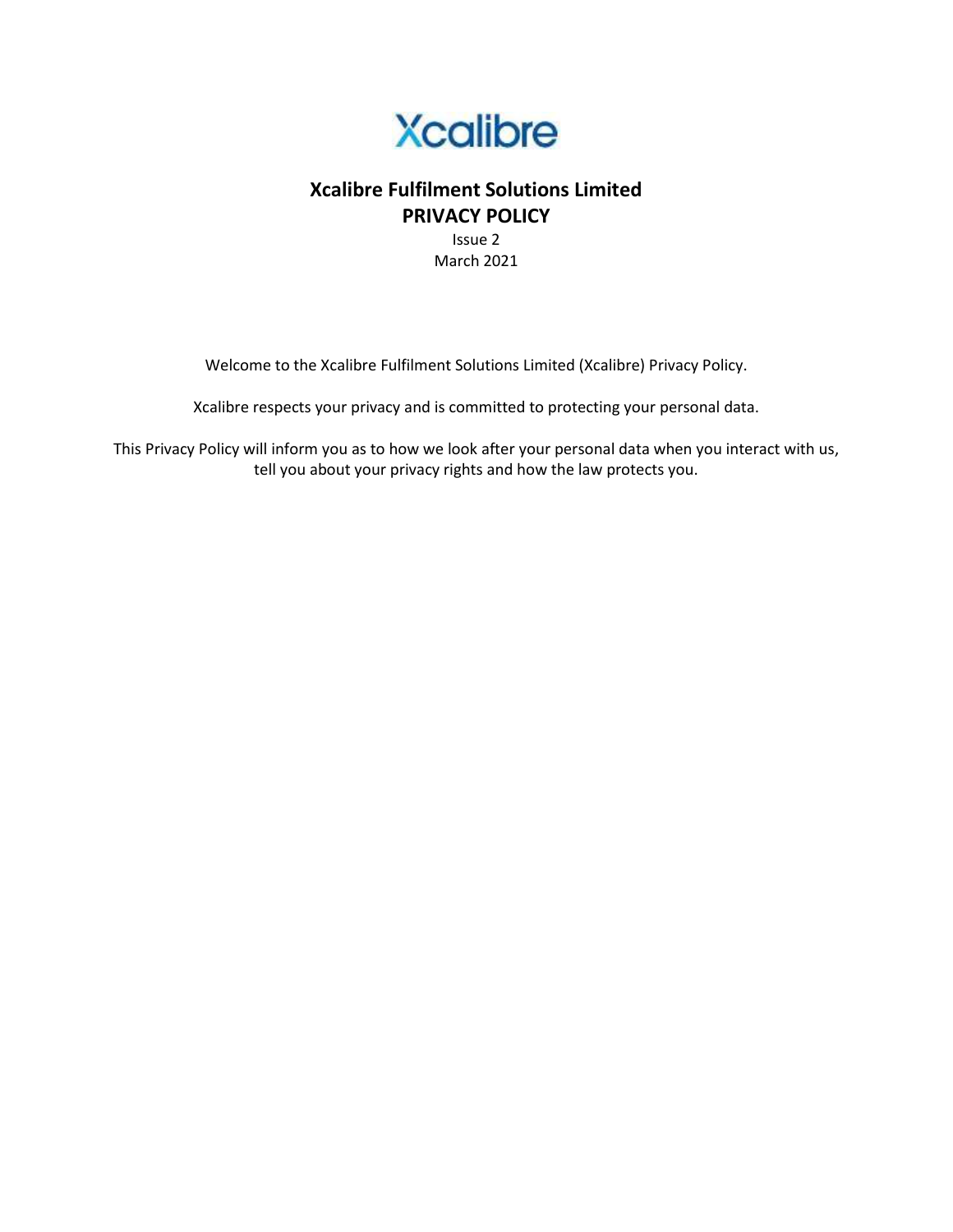#### **1. Important information and who we are**

### **Purpose of this Privacy Policy**

This Privacy Policy aims to give you information on how Xcalibre collects and processes your personal data when you interact with us, including any data you may provide to us.

Our services are not intended for children and we do not knowingly collect or process any data relating to children.

It is important that you read this Privacy Policy together with any other Privacy Policy or fair processing notice we may provide on specific occasions.

#### <span id="page-1-0"></span>**Xcalibre as a Data Controller**

Xcalibre (the Data Controller) occasionally collects and processes personal data for the performance of our legitimate day to day business activities.

#### **Xcalibre as a Data Processor**

Xcalibre (the Data Processor) processes personal data for our customers in performance of our legitimate day to day business activities and obligations to our Customers (the Data Controller).

### **Data Protection Officer (DPO)**

We have appointed a Data Protection Officer (DPO) who is responsible for overseeing questions in relation to this Privacy Policy. If you have any questions about this Privacy Policy, including any requests to exercise your legal rights, please contact the DPO using the contact details below.

Data Protection Officer, Xcalibre Fulfilment Solutions Limited, 85-87 Holtspur Lane, Wooburn Green, Bucks HP10 0AU. Telephone: 01628 533500. Email: [dpo@xwfms.co.uk](mailto:dpo@xwfms.co.uk)

You have the right to make a complaint at any time to the Information Commissioner's Office (ICO), the UK supervisory authority for data protection issues (www.ico.org.uk). We would, however, appreciate the chance to deal with your concerns before you approach the ICO.

## **Changes to the privacy notice and your duty to inform us of changes**

This version (issue No. 2) was last updated on  $31<sup>st</sup>$  March 2021. Where applicable previous versions of this Privacy Policy can be obtained by contacting us at the above address.

It is important that the personal data we hold about you is accurate and current. Please keep us informed if your personal data changes during your relationship with us.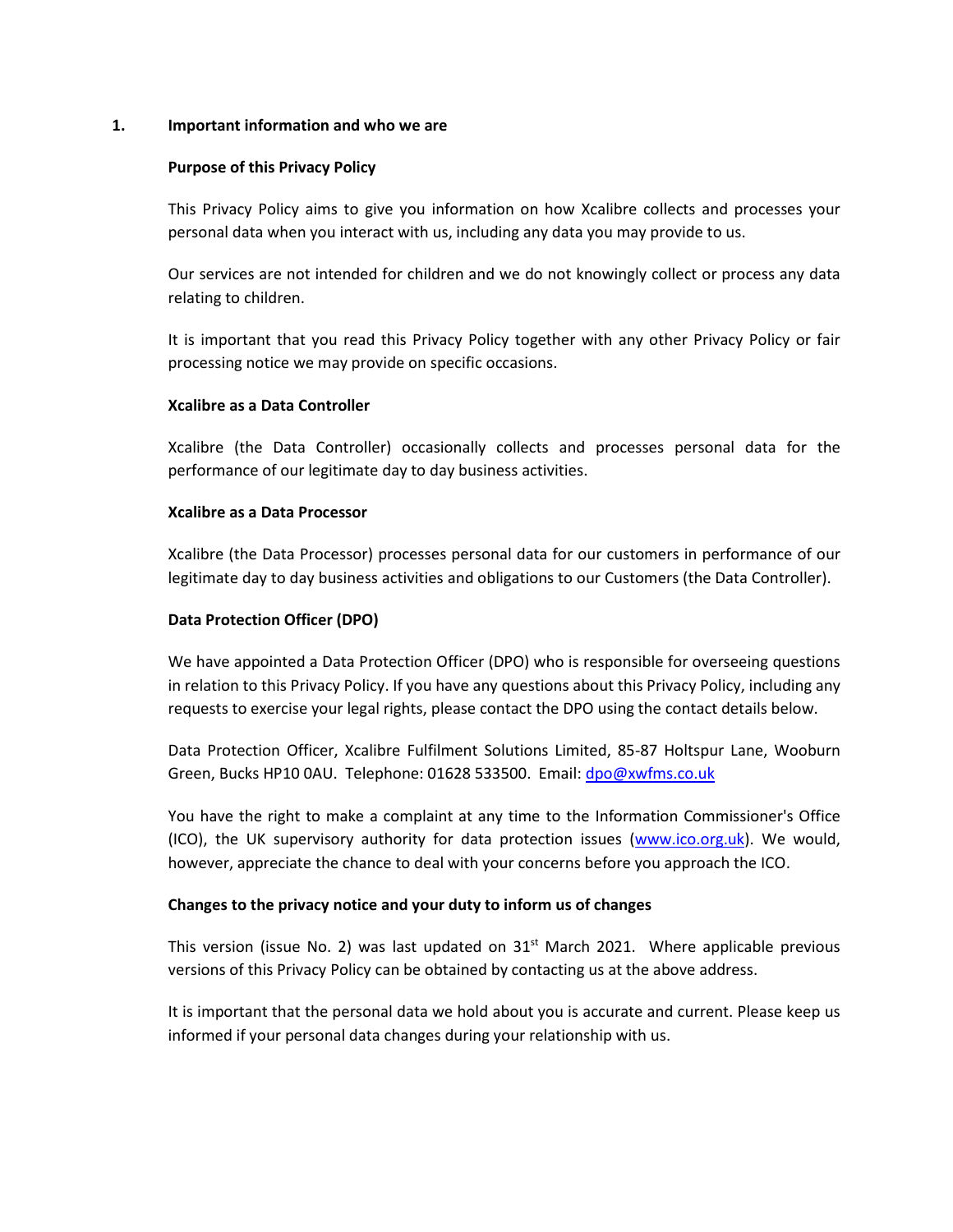## **Third-party links**

Our website may include links to third-party websites, plug-ins and applications. Clicking on those links or enabling those connections may allow third parties to collect or share data about you. We do not control these third-party websites and are not responsible for their privacy statements. When you leave our website, we encourage you to read the privacy notice of every website you visit.

## **2. The data we collect about you**

Personal data, or personal information, means any information about an individual from which that person can be identified. It does not include data where the identity has been removed (anonymous data).

We may collect, use, store and transfer different kinds of personal data about you which we have grouped together follows:

# • **Identity Data**

Includes first name, maiden name, last name, username or similar identifier, marital status, title, date of birth and gender.

# • **Contact Data**

Includes billing address, delivery address, work/business address, email address and telephone numbers.

## • **Financial Data**

Includes bank account and payment card details.

# • **Transaction Data**

Includes details about payments to and from you and other details of products and services you have purchased from us.

# • **Technical Data**

Includes internet protocol (IP) address, your login data, browser type and version, time zone setting and location, browser plug-in types and versions, operating system and platform and other technology on the devices you use to access our website.

## • **Profile Data**

Includes your username and password, purchases or orders made by you, your interests, preferences, feedback and survey responses.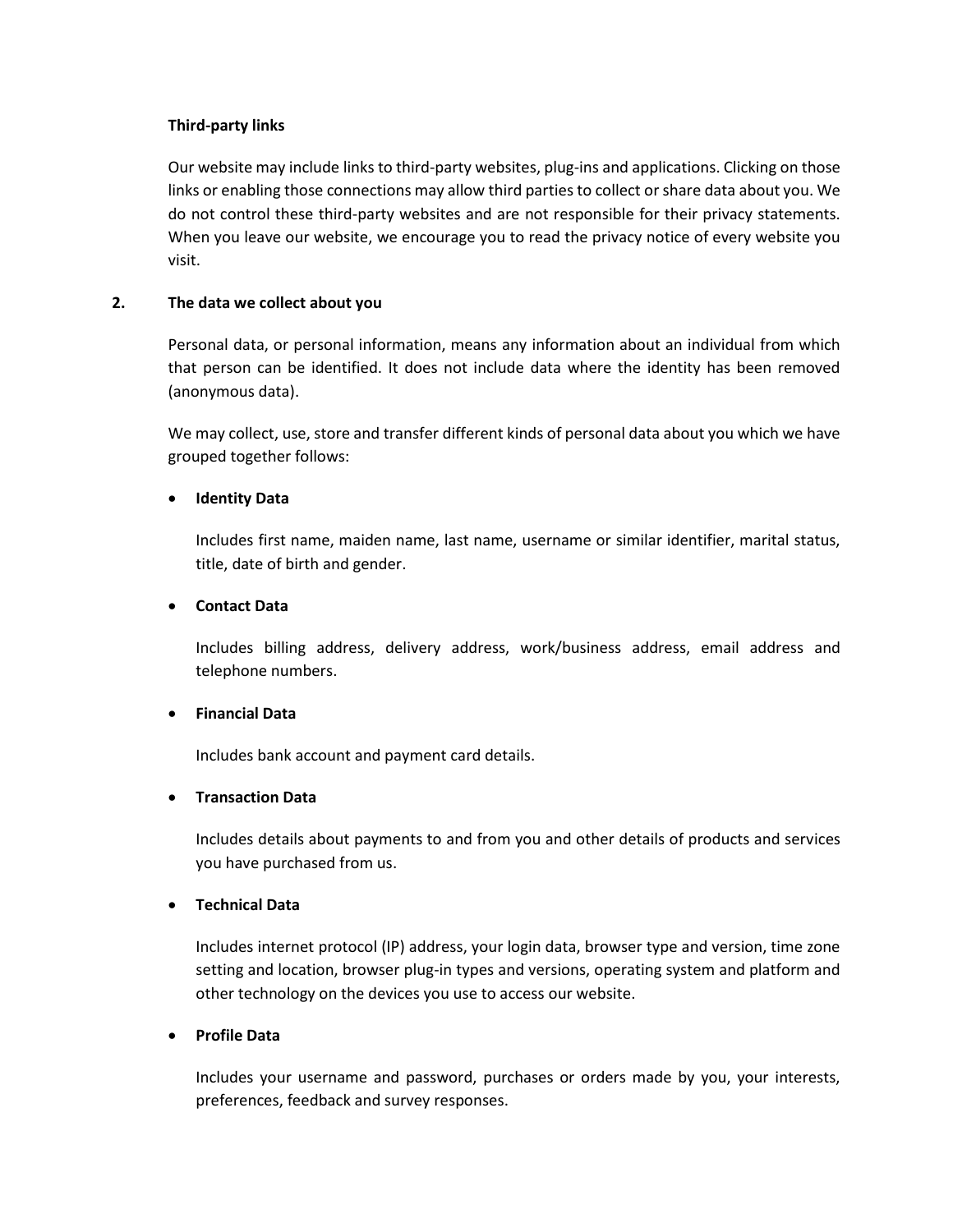## • **Usage Data**

Includes information about how you use our website, products and services.

# • **Marketing and Communications Data**

**I**ncludes your preferences in receiving marketing from us and our third parties and your communication preferences.

We may also collect, use and share **Aggregated Data** such as statistical or demographic data for any purpose. Aggregated Data may be derived from your personal data but is not considered personal data in law as this data does **not** directly or indirectly reveal your identity. For example, we may aggregate your Usage Data to calculate the percentage of users accessing a specific website feature. However, if we combine or connect Aggregated Data with your personal data so that it can directly or indirectly identify you, we treat the combined data as personal data which will be used in accordance with this Privacy Policy.

We occasionally collect **Special Categories of Personal Data** about our employees during the course of the employment relationship. This may include details about race or ethnicity, religious or philosophical beliefs, sex life, sexual orientation, political opinions, trade union membership, information about health and genetic and biometric data. We also occasionally receive information about employees and their criminal convictions and offences. All of this information is received during the employment relationship and used for our legitimate interests in managing our employees.

## **If you fail to provide personal data**

Where we need to collect personal data by law, or under the terms of a contract we have with you and you fail to provide that data when requested, we may not be able to perform the contract we have or are trying to enter into with you (for example, to provide you with goods or services). In this case, we may have to cancel a product or service you have with us but we will notify you if this is the case at the time.

## **3. How is your personal data collected?**

We use different methods to collect data from and about you including through:

## • **Direct interactions**

You may give us your Identity, Contact and Financial Data by filling in forms or by corresponding with us by post, phone, email or otherwise. This includes personal data you provide when you:

- contact us to provide services where you are the Data Controller or an employee or representative of the Data Controller.
- apply for our products or services;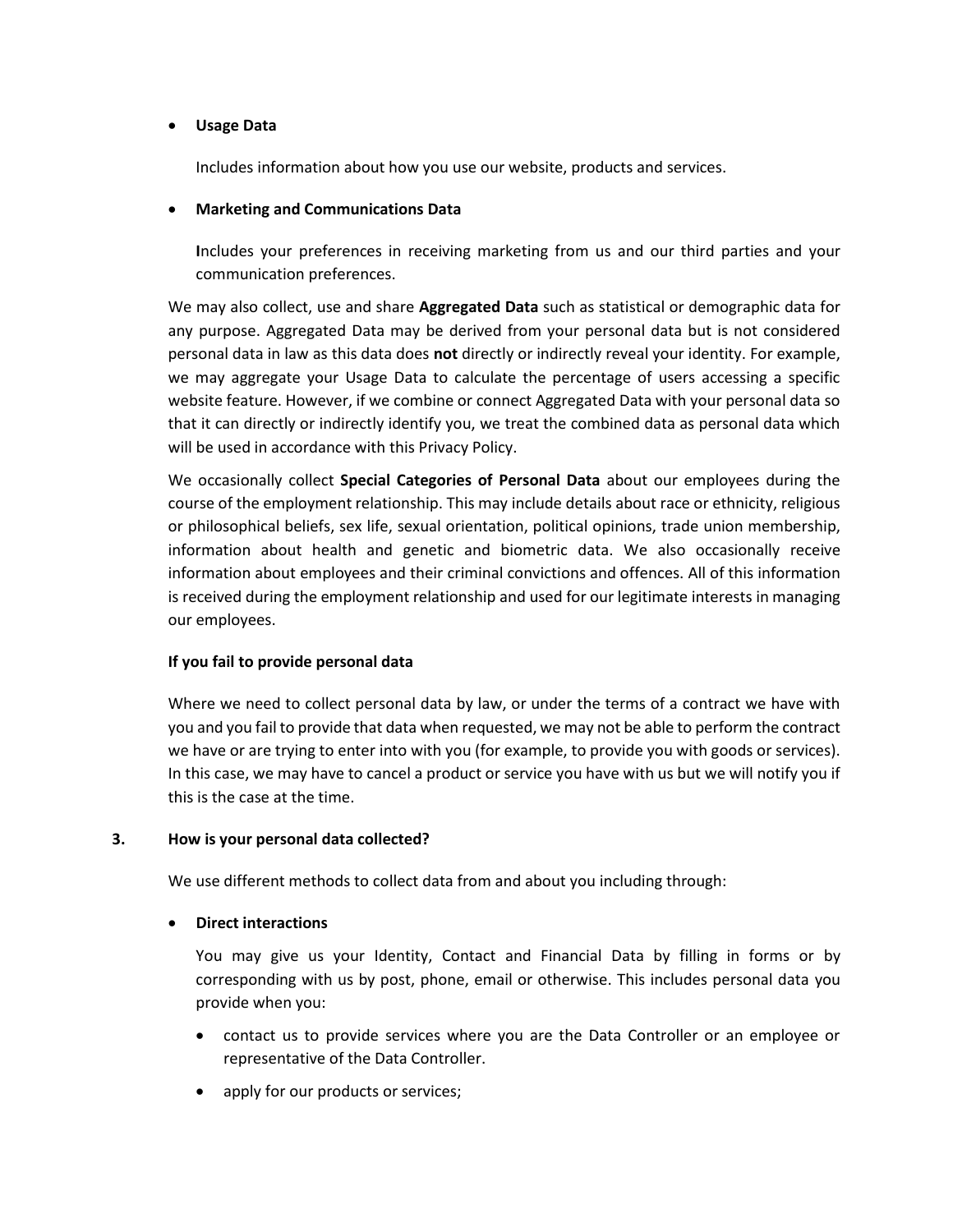- create an account on our website;
- subscribe to our service or publications;
- request marketing to be sent to you;
- enter a competition, promotion or survey; or
- give us some feedback.

We also collect personal information about employees, workers and contactors through the application and recruitment process, either directly from candidates or sometimes from an employment agency or background check provider. We may sometimes collect additional information from third parties including former employers, credit reference agencies or other background check agencies.

We will collect additional personal information in the course of job-related activities throughout the period of you working for us.

# • **Automated technologies or interactions**

We do collect data using Cookies on our website.

## • **Third parties or publicly available sources**

We may receive personal data about you from various third parties and public sources as set out below:

- Technical Data from the following parties:
	- (a) analytics providers such as Google
	- (b) advertising networks
	- (c) search information providers
- Contact, Financial and Transaction Data from providers of technical, payment and delivery services.
- Identity and Contact Data from our customers to process on their behalf in performance of our contracts with the customer.
- Identity and Contact Data data brokers or aggregators.
- Identity and Contact Data from publicly availably sources such as Companies House and the Electoral Register.

## **4. How we use your personal data**

We will only use your personal data when the law allows us to. Most commonly, we will use your personal data in the following circumstances:

• Where we need to perform the contract we are about to enter into or have entered into with you directly or when you are acting as an employee or representative of a Data Controller, or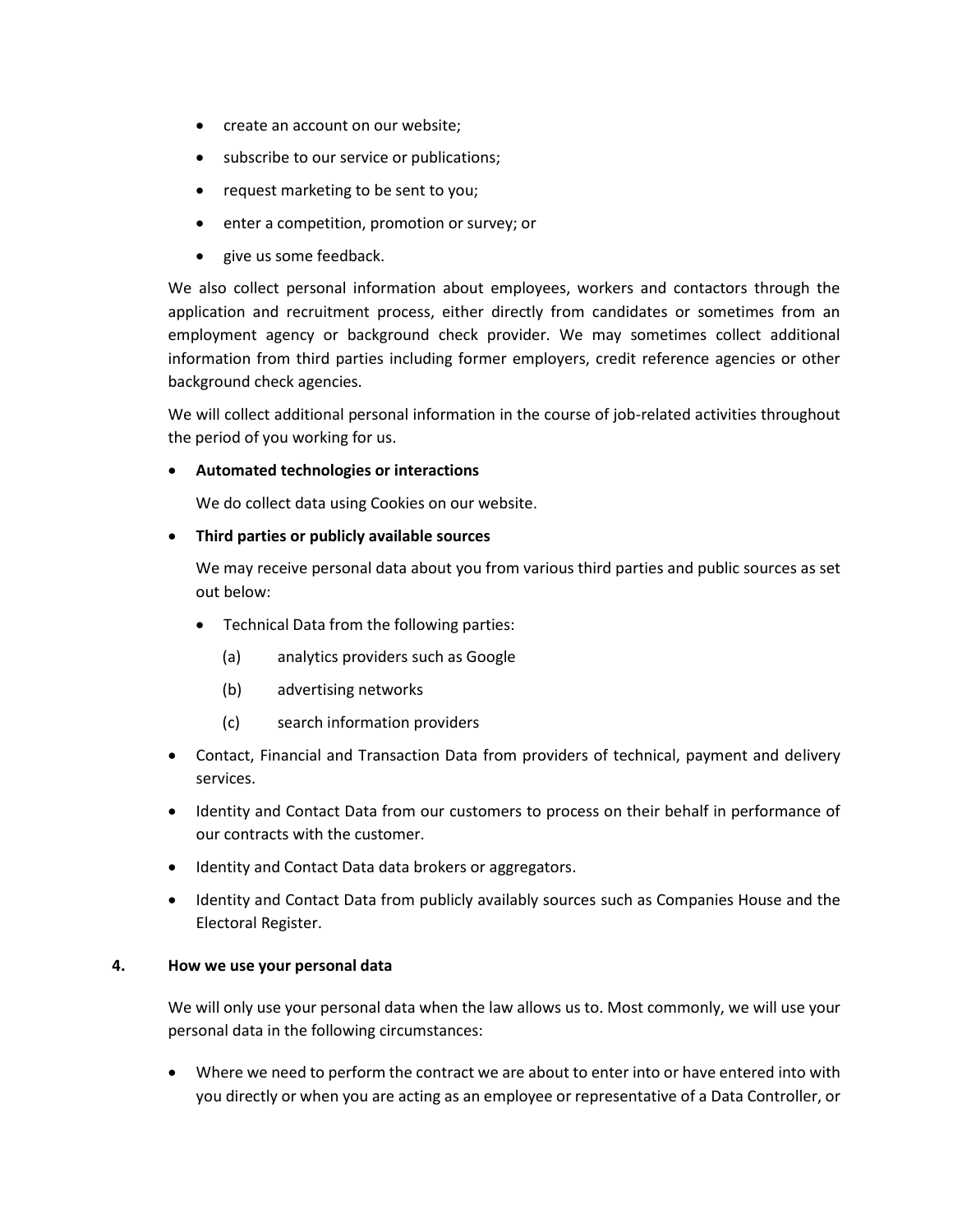- Where our customer, the data controller, has asked us to process your data in pursuance of the services the customer has agreed to provide to you. For example our customer may have asked us to send you an order on its behalf. We use your identity and contact data to fulfil that instruction.
- Where it is necessary for our legitimate interests or those of a third party and your interests and fundamental rights do not override those interests.
- Where we need to comply with a legal or regulatory obligation.

Generally we do not rely on consent as a legal basis for processing your personal data other than in relation to sending third party direct marketing communications to you via email or text message. You have the right to withdraw consent to marketing at any time by contacting us at [dpo@xwfms.co.uk.](mailto:dpo@xwfms.co.uk)

# **Purposes for which we will use your personal data**

We have set out below, in a table format, a description of all the ways we may use your personal data, and the legal bases we rely on to do so. We have also identified what our legitimate interests are where appropriate.

Note that we may process your personal data for more than one lawful ground depending on the specific purpose for which we are using your data. Please [contact us](#page-1-0) at  $dpo@xwfms.co.uk$  if you need details about the specific legal ground we are relying on to process your personal data where more than one ground has been set out in the table below.

| <b>Purpose/Activity</b>                                                                                                                    | Type of data                                                                                           | Lawful basis for processing including<br>basis of legitimate interest                                                                                                               |
|--------------------------------------------------------------------------------------------------------------------------------------------|--------------------------------------------------------------------------------------------------------|-------------------------------------------------------------------------------------------------------------------------------------------------------------------------------------|
| To register you as a new<br>customer                                                                                                       | (a) Identity<br>(b) Contact                                                                            | Performance of a contract with you                                                                                                                                                  |
| To process and deliver your<br>order including:<br>(a) Manage payments, fees<br>and charges<br>(b) Collect and recover<br>money owed to us | (a) Identity<br>(b) Contact<br>(c) Financial<br>(d) Transaction<br>(e) Marketing and<br>Communications | (a) Performance of a contract with you<br>or with our customer where they are<br>the Data Controller.<br>(b) Necessary for our legitimate<br>interests (to recover debts due to us) |
| To manage our relationship<br>with you which will include:<br>(a) Notifying you about<br>changes to our terms or<br>privacy policy         | (a) Identity<br>(b) Contact<br>(c) Profile                                                             | (a) Performance of a contract with you<br>or with our customer where they are<br>the Data Controller.<br>(b) Necessary to comply with a legal<br>obligation                         |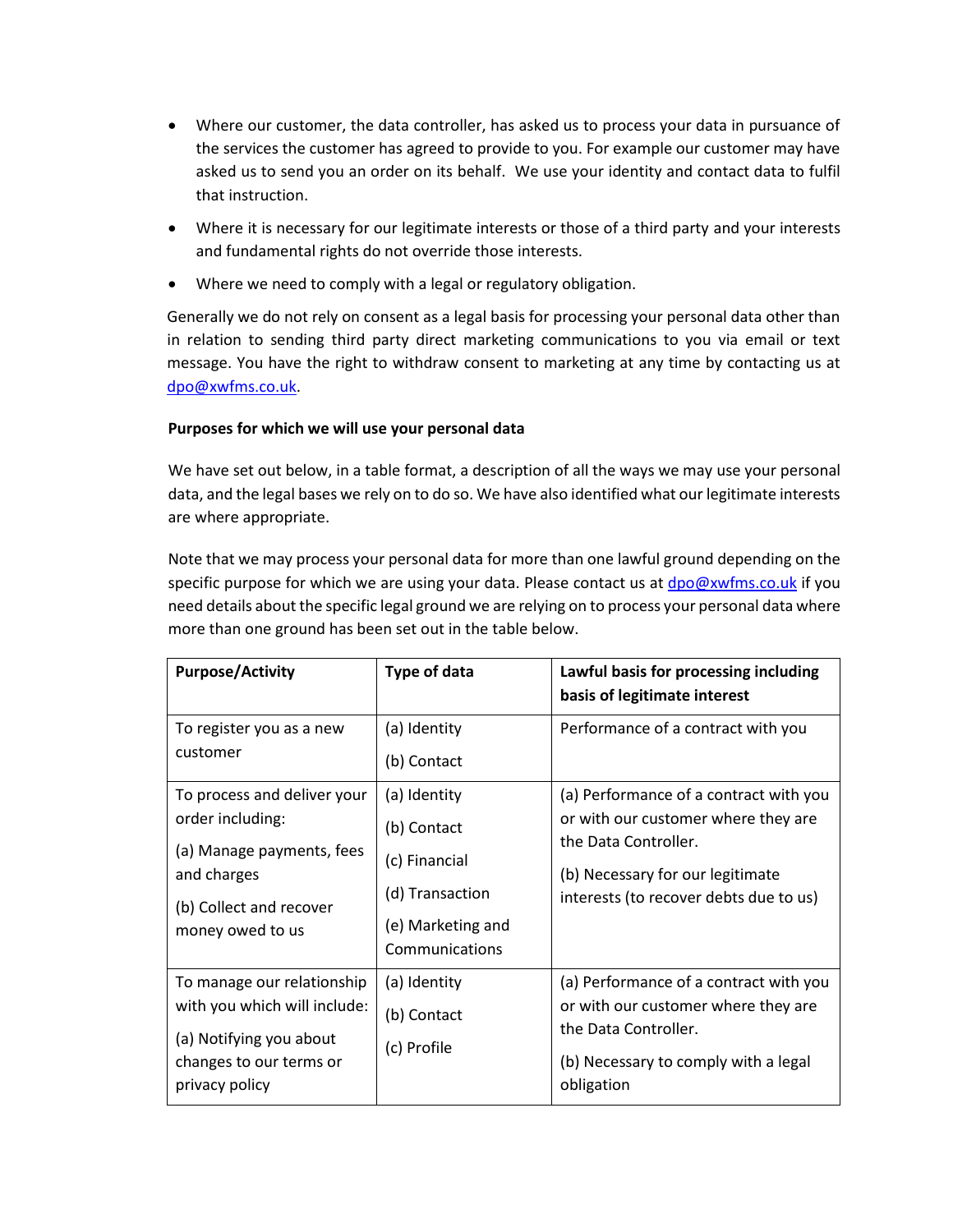| (b) Asking you to leave a<br>review or take a survey<br>To manage our relationship<br>with you when you are<br>recruited and employed by<br>us or provide work and<br>services to us.       | (d) Marketing and<br>Communications<br>(a) Identity<br>(b) Contact<br>(c) Financial                             | (c) Necessary for our legitimate<br>interests (to keep our records updated<br>and to study how customers use our<br>products/services)<br>(a) Performance of a contract with you<br>(b) Necessary to comply with a legal<br>obligation<br>(c) Necessary for our legitimate<br>interests<br>(d) Sometimes in your vital interests |
|---------------------------------------------------------------------------------------------------------------------------------------------------------------------------------------------|-----------------------------------------------------------------------------------------------------------------|----------------------------------------------------------------------------------------------------------------------------------------------------------------------------------------------------------------------------------------------------------------------------------------------------------------------------------|
| To enable you to partake in<br>a prize draw, competition<br>or complete a survey                                                                                                            | (a) Identity<br>(b) Contact<br>(c) Profile<br>(d) Usage<br>(e) Marketing and<br>Communications                  | (a) Performance of a contract with you<br>or with our customer where they are<br>the Data Controller.<br>(b) Necessary for our legitimate<br>interests (to study how customers use<br>our products/services, to develop<br>them and grow our business)                                                                           |
| To administer and protect<br>our business and our<br>website (including<br>troubleshooting, data<br>analysis, testing, system<br>maintenance, support,<br>reporting and hosting of<br>data) | (a) Identity<br>(b) Contact<br>(c) Technical                                                                    | (a) Necessary for our legitimate<br>interests (for running our business,<br>provision of administration and IT<br>services, network security, to prevent<br>fraud and in the context of a business<br>reorganisation or group restructuring<br>exercise)<br>(b) Necessary to comply with a legal<br>obligation                   |
| To deliver relevant website<br>content and<br>advertisements to you and<br>measure or understand the<br>effectiveness of the<br>advertising we serve to you                                 | (a) Identity<br>(b) Contact<br>(c) Profile<br>(d) Usage<br>(e) Marketing and<br>Communications<br>(f) Technical | Necessary for our legitimate interests<br>(to study how customers use our<br>products/services, to develop them, to<br>grow our business and to inform our<br>marketing strategy)                                                                                                                                                |
| To use data analytics to<br>improve our website,<br>products/services,                                                                                                                      | (a) Technical<br>(b) Usage                                                                                      | Necessary for our legitimate interests<br>(to define types of customers for our<br>products and services, to keep our                                                                                                                                                                                                            |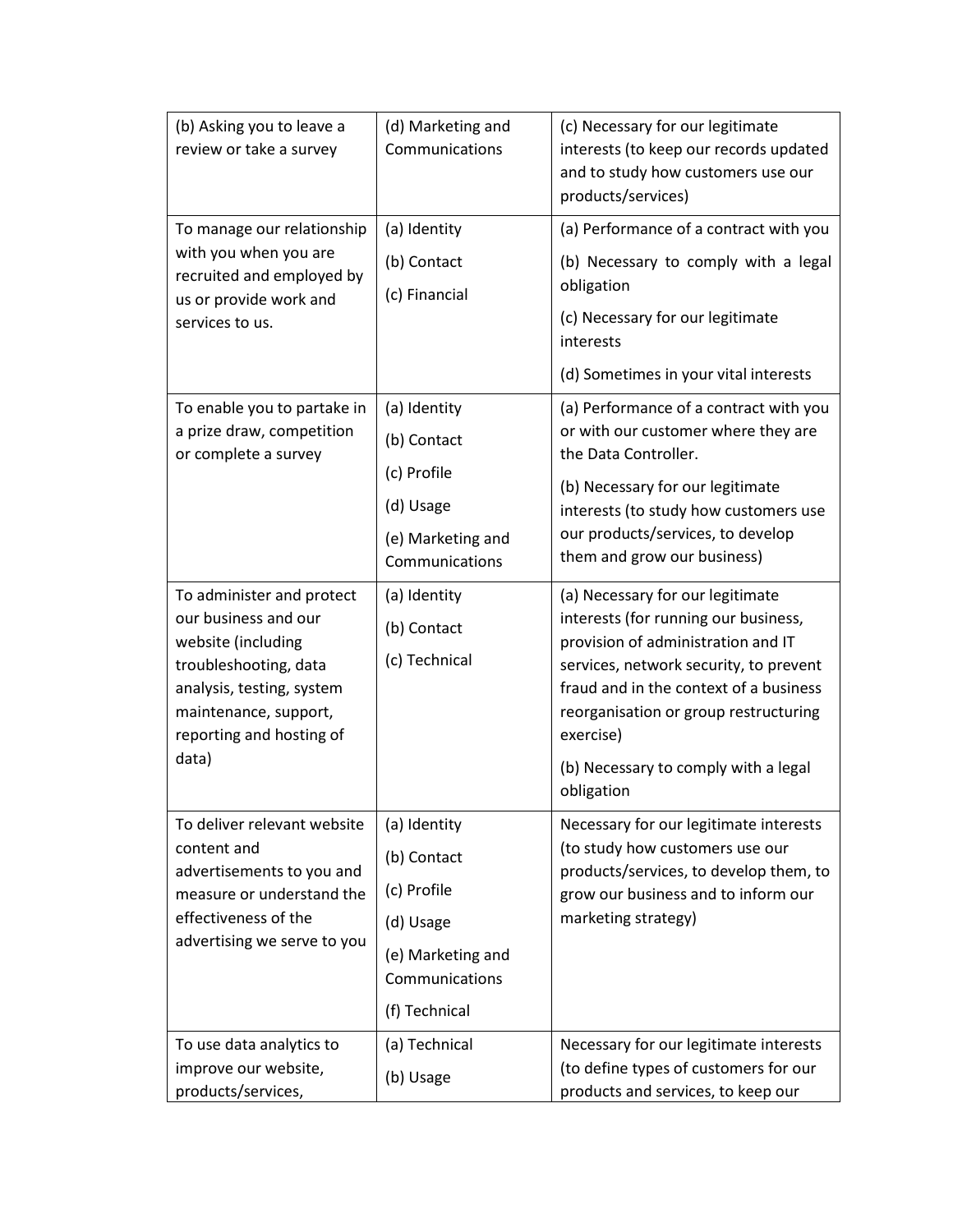| marketing, customer<br>relationships and<br>experiences                                                           |                                                                          | website updated and relevant, to<br>develop our business and to inform<br>our marketing strategy)     |
|-------------------------------------------------------------------------------------------------------------------|--------------------------------------------------------------------------|-------------------------------------------------------------------------------------------------------|
| To make suggestions and<br>recommendations to you<br>about goods or services<br>that may be of interest to<br>you | (a) Identity<br>(b) Contact<br>(c) Technical<br>(d) Usage<br>(e) Profile | Necessary for our legitimate interests<br>(to develop our products/services and<br>grow our business) |

# **Marketing**

We strive to provide you with choices regarding certain personal data uses, particularly around marketing and advertising. We have established the following personal data control mechanisms:

# **Promotional offers from us**

We may use your Identity, Contact, Technical, Usage and Profile Data to form a view on what we think you may want or need, or what may be of interest to you. This is how we decide which products, services and offers may be relevant for you. We call this marketing.

You will receive marketing communications from us if you have requested information from us or purchased goods or services from us or if you provided us with your details when you entered a competition or registered for a promotion and, in each case, you have not opted out of receiving that marketing.

# **Third-party marketing**

We may share data with an associated company (Tactical Fulfilment Solutions Ltd) pursuant to a formal data transfer agreement.

We will get your express opt-in consent before we share your personal data with any company outside Xcalibre for marketing purposes.

## **Opting out**

You can ask us or third parties to stop sending you marketing messages at any time by contacting us at [dpo@xwfms.co.uk](mailto:dpo@xwfms.co.uk)

Where you opt out of receiving these marketing messages, this will not apply to personal data provided to us as a result of a product/service purchase, warranty registration, product/service experience or other transactions.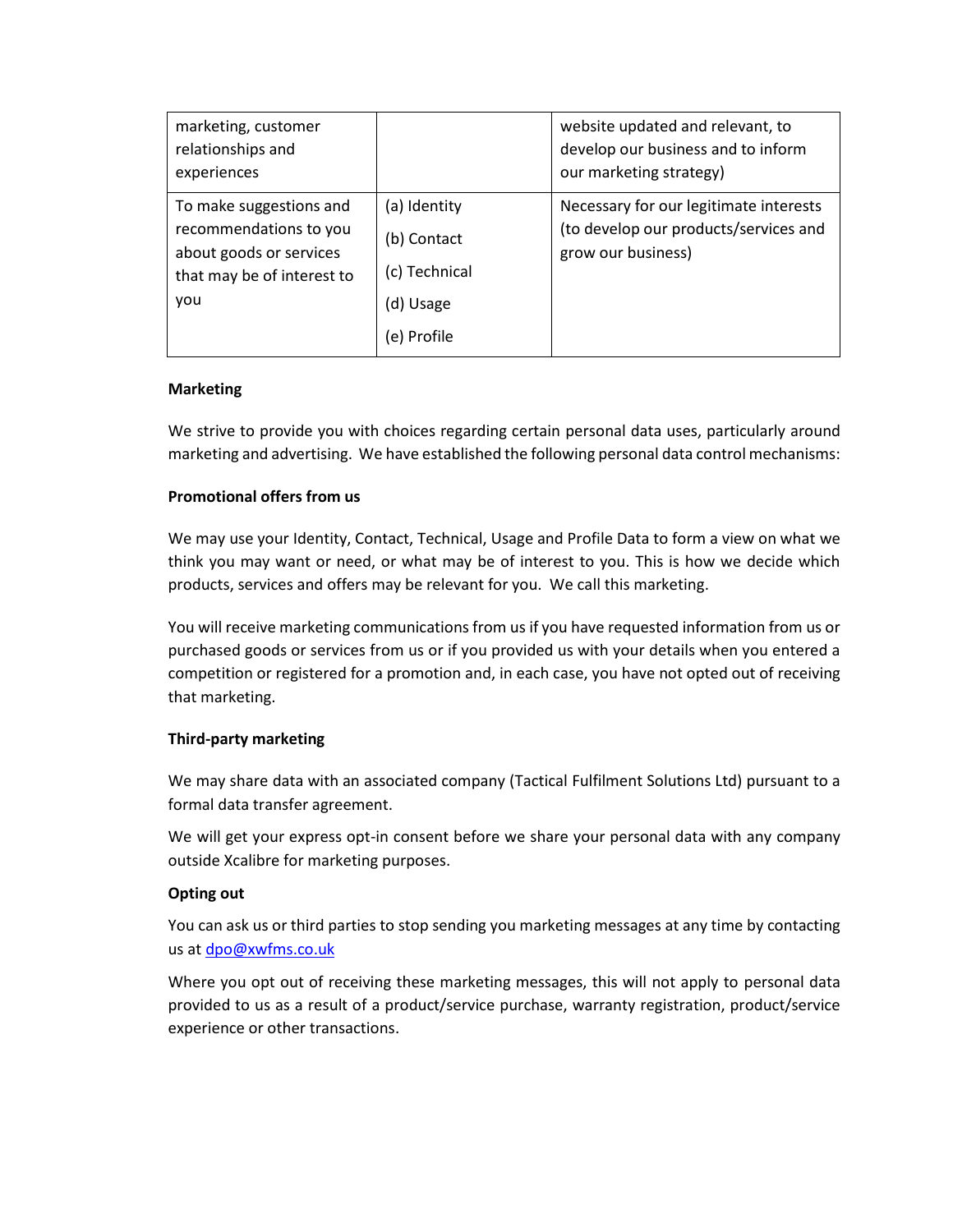#### **Cookies**

You can set your browser to refuse all or some browser cookies, or to alert you when websites set or access cookies. We currently use Cookies on our websites.

#### **Change of purpose**

We will only use your personal data for the purposes for which we collected it, unless we reasonably consider that we need to use it for another reason and that reason is compatible with the original purpose. If you wish to get an explanation as to how the processing for the new purpose is compatible with the original purpose, please [contact us](#page-1-0) a[t dpo@xwfms.co.uk](mailto:dpo@xwfms.co.uk)

If we need to use your personal data for an unrelated purpose, we will notify you and we will explain the legal basis which allows us to do so.

Please note that we may process your personal data without your knowledge or consent, in compliance with the above rules, where this is required or permitted by law.

## **5. Disclosures of your personal data**

We may have to share your personal data with the parties set out below for the purposes set out in the table in paragraph 4 above.

- Internal Third Parties.
- External Third Parties.
- Third parties to whom we may choose to sell, transfer, or merge parts of our business or our assets. Alternatively, we may seek to acquire other businesses or merge with them. If a change happens to our business, then the new owners may use your personal data in the same way as set out in this Privacy Policy.

We require all third parties to respect the security of your personal data and to treat it in accordance with the law. We do not allow our third-party service providers to use your personal data for their own purposes and only permit them to process your personal data for specified purposes and in accordance with our instructions.

#### **6. International transfers**

We may on occasions transfer your personal data outside of the UK and the EEA including the USA and Hong Kong. Whenever we transfer your personal data out of the UK and the EEA, we ensure a similar degree of protection is afforded to it and use standard contractual clauses as recommended by the European Data Protection Board and the Information Commissioners Office.

Please [contact us](#page-1-0) a[t dpo@xwfms.co.uk](mailto:dpo@xwfms.co.uk) if you want further information on the specific mechanism used by us when transferring your personal data out of the EEA.

#### **7. Data security**

We have put in place appropriate security measures to prevent your personal data from being accidentally lost, used or accessed in an unauthorised way, altered or disclosed. In addition, we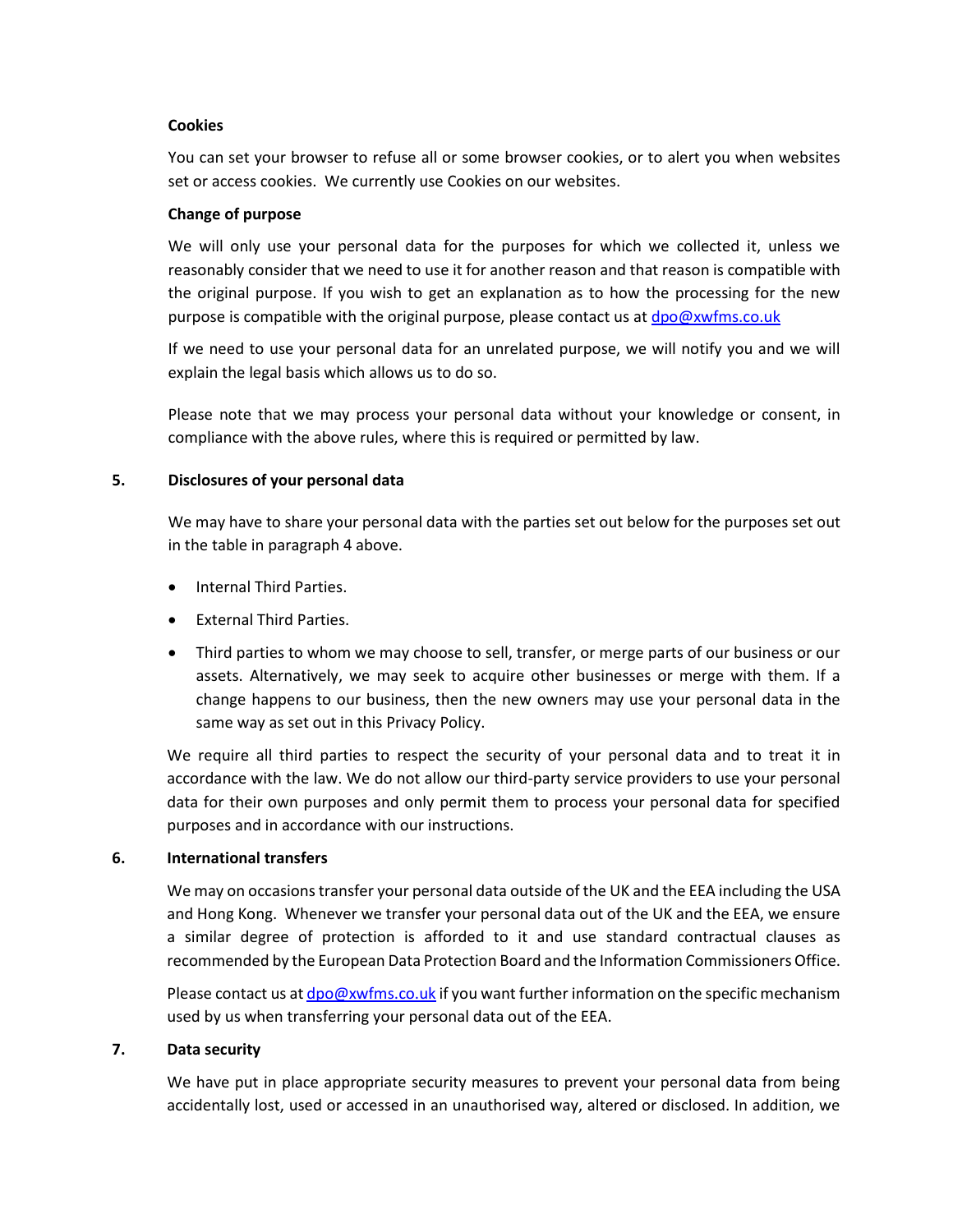limit access to your personal data to those employees, agents, contractors and other third parties who have a business need to know. They will only process your personal data on our instructions and they are subject to a duty of confidentiality.

We have put in place procedures to deal with any suspected personal data breach and will notify you and any applicable regulator of a breach where we are legally required to do so.

#### **8. Data retention**

### **How long will you use my personal data for?**

We will only retain your personal data for as long as necessary to fulfil the purposes we collected it for, including for the purposes of satisfying any contractual, legal, accounting, or reporting requirements.

To determine the appropriate retention period for personal data, we consider the amount, nature, and sensitivity of the personal data, the potential risk of harm from unauthorised use or disclosure of your personal data, the purposes for which we process your personal data and whether we can achieve those purposes through other means, and the applicable legal requirements.

By law we have to keep basic information about our customers including Contact, Identity, Financial and Transaction Data for six years after they cease being customers for tax purposes.

In some circumstances you can ask us to delete your data. Please contact us a[t dpo@xwfms.co.uk](mailto:dpo@xwfms.co.uk)

In some circumstances we may anonymise your personal data so that it can no longer be associated with you for research or statistical purposes in which case we may use this information indefinitely without further notice to you.

## **9. Your legal rights**

Under certain circumstances, you have rights under data protection laws in relation to your personal data including;

- Request access to your personal data
- Request correction of your personal data
- Request erasure of your personal data
- Object to processing of your personal data
- Request restriction of processing your personal data
- Request transfer of your personal data
- Right to withdraw consent

If you wish to exercise any of the rights set out above, please [contact us](#page-1-0) at  $\frac{d}{d}$  po@xwfms.co.uk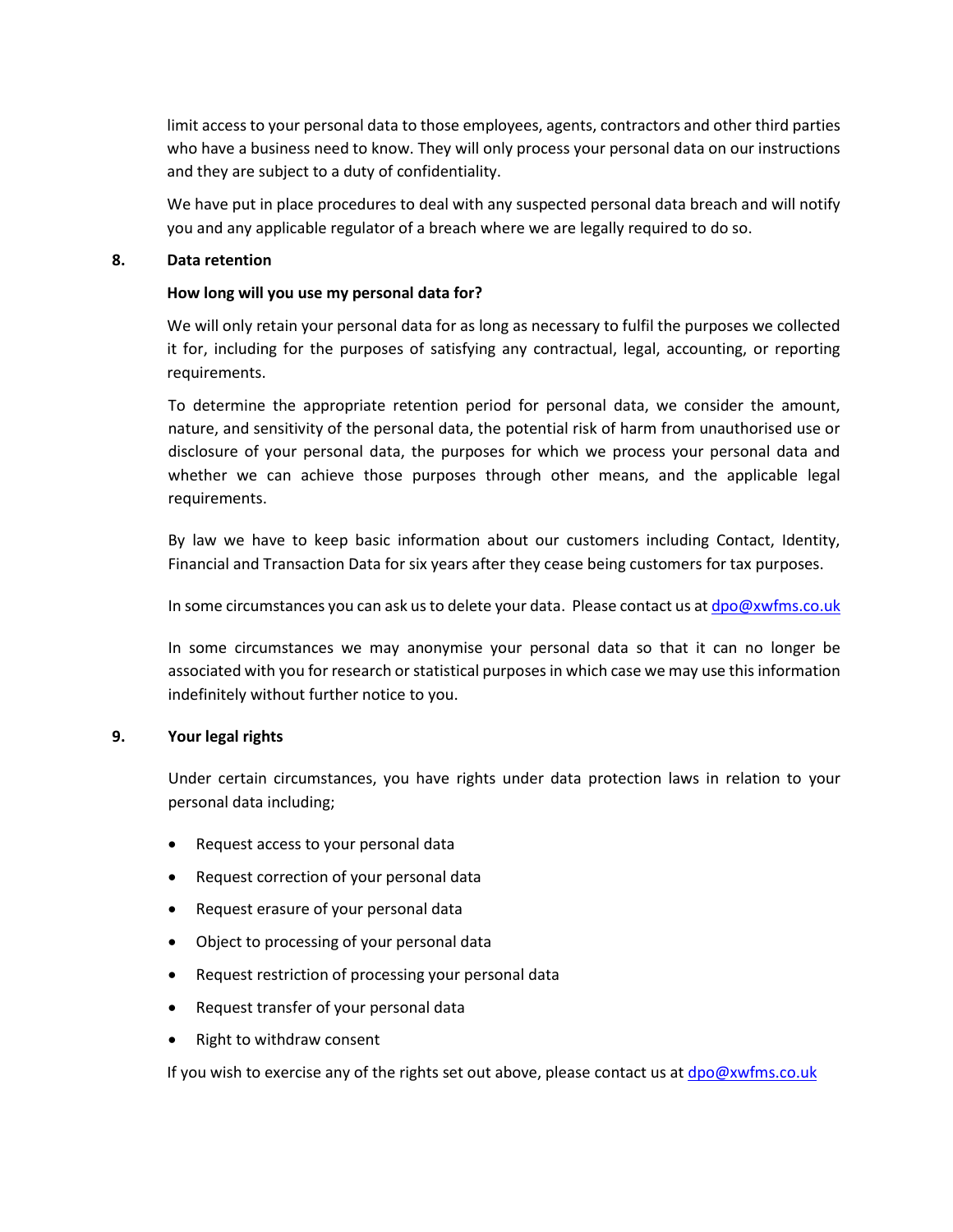#### **No fee usually required**

You will not have to pay a fee to access your personal data or to exercise any of the other rights. However, we may charge a reasonable fee if your request is clearly unfounded, repetitive or excessive. Alternatively, we may refuse to comply with your request in these circumstances.

#### **What we may need from you**

We may need to request specific information from you to help us confirm your identity and ensure your right to access your personal data or to exercise any of your other rights. This is a security measure to ensure that personal data is not disclosed to any person who has no right to receive it. We may also contact you to ask you for further information in relation to your request to speed up our response.

## **Time limit to respond**

We try to respond to all legitimate requests within one month. Occasionally it may take us longer than a month if your request is particularly complex or you have made a number of requests. In this case, we will notify you and keep you updated.

#### **10. Glossary**

#### **LAWFUL BASIS**

#### **Legitimate Interest**

Means the interest of our business in conducting and managing our business to enable us to give you the best service/product and the best and most secure experience. We make sure we consider and balance any potential impact on you (both positive and negative) and your rights before we process your personal data for our legitimate interests. We do not use your personal data for activities where our interests are overridden by the impact on you (unless we have your consent or are otherwise required or permitted to by law). You can obtain further information about how we assess our legitimate interests against any potential impact on you in respect of specific activities b[y contacting us](#page-1-0) at [dpo@xwfms.co.uk](mailto:dpo@xwfms.co.uk)

## **Performance of Contract**

Means processing your data where it is necessary for the performance of a contract to which you are a party or to take steps at your request before entering into such a contract.

## **Comply with a legal or regulatory obligation**

Means processing your personal data where it is necessary for compliance with a legal or regulatory obligation that we are subject to.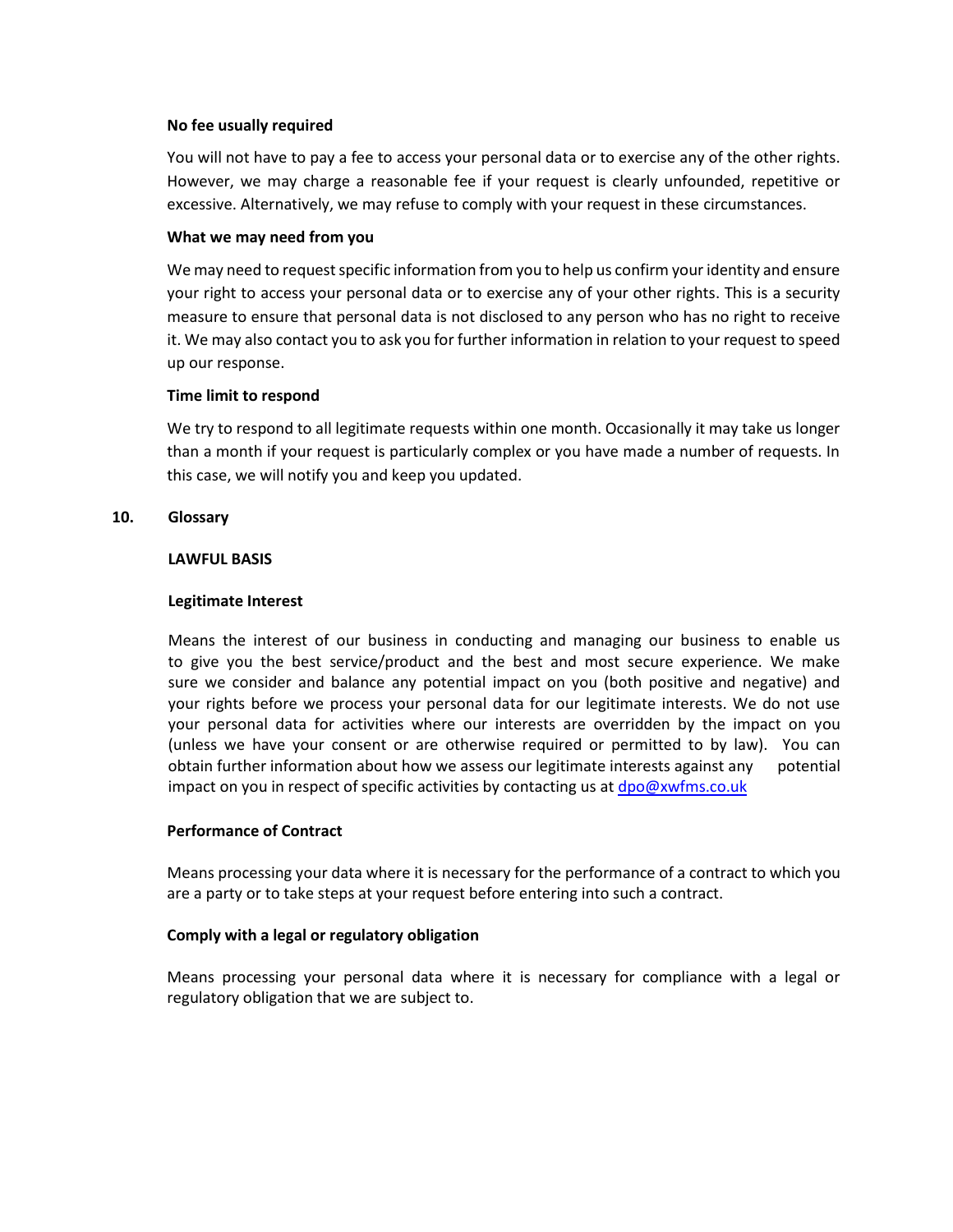#### **THIRD PARTIES**

#### **Internal Third Parties**

Xcalibre Generation Ltd, Xcalibre US Ltd and Xcalibre (Asia) Ltd acting as joint Data Controller or Processor.

### **External Third Parties**

- Service providers acting as Data Processors (please contact us if you would like more information).
- Professional advisers acting as Processors or joint Controllers including lawyers, bankers, auditors and insurers who provide consultancy, banking, legal, insurance and accounting services.
- HM Revenue & Customs, regulators and other authorities acting as joint Controllers or Processors who require reporting of processing activities in certain circumstances.
- Delivery companies such as DHL, Royal Mail, Fedex and [others]. Such providers are considered by be Data Controllers in their own right in accordance with page 12 section 39 of the ICO guidance.
- Our associate company (Tactical Fulfilment Solutions Ltd) under a data transfer agreement.

#### **YOUR LEGAL RIGHTS**

You have the right to:

#### **Request access**

To your personal data commonly known as a "data subject access request". This enables you to receive a copy of the personal data we hold about you and to check that we are lawfully processing it.

#### **Request correction**

Of the personal data that we hold about you. This enables you to have any incomplete or inaccurate data we hold about you corrected, though we may need to verify the accuracy of the new data you provide to us.

#### **Request erasure**

Of your personal data. This enables you to ask us to delete or remove personal data where there is no good reason for us continuing to process it. You also have the right to ask us to delete or remove your personal data where you have successfully exercised your right to object to processing (see below), where we may have processed your information unlawfully or where we